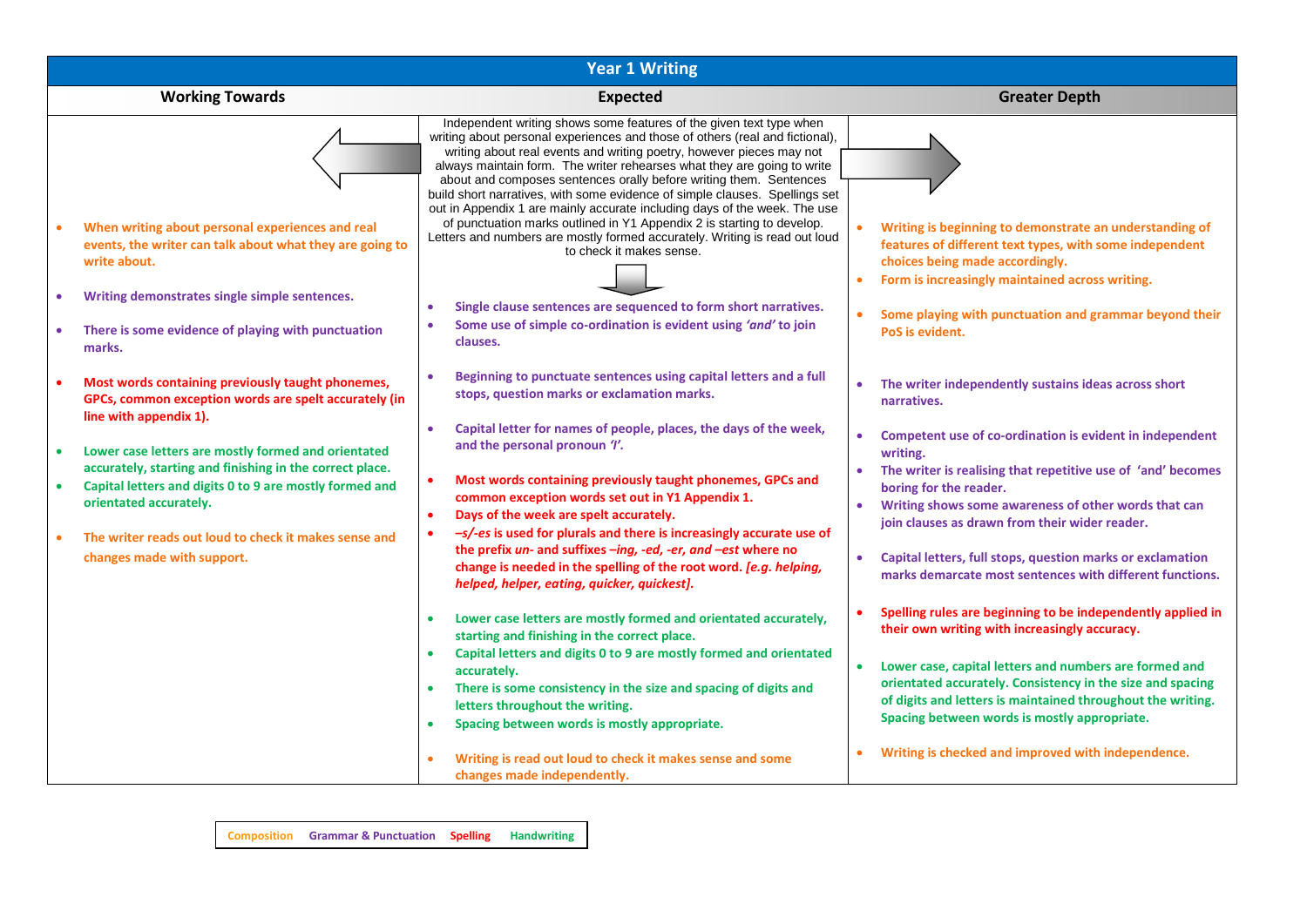| <b>Year 1 Reading</b>                                                                                                                                                                                                                                                                                                                                                                                                                                                                                                                                                                                                                     |                                                                                                                                                                                                                                                                                                                                                                                                                                                                                                                                                                                                                                                                                                                                                                                                                                                                                                                                                                                                                                                                                                                                                                                                                                                                                                                                                                                                                                                                                                                                                                                                                                                                                                                                                                                                                                                                                                                                                                                                                                                                                                                                                                                                                                   |                                                                                                                                                                                                                                                                                                                                                                                                                                                                                                                                                                                                                                                                                                                                                                                                                                                                                                                                                                                                                                                                                                                                                                                                                                                                                                                                                                                                                  |  |  |  |  |  |  |  |
|-------------------------------------------------------------------------------------------------------------------------------------------------------------------------------------------------------------------------------------------------------------------------------------------------------------------------------------------------------------------------------------------------------------------------------------------------------------------------------------------------------------------------------------------------------------------------------------------------------------------------------------------|-----------------------------------------------------------------------------------------------------------------------------------------------------------------------------------------------------------------------------------------------------------------------------------------------------------------------------------------------------------------------------------------------------------------------------------------------------------------------------------------------------------------------------------------------------------------------------------------------------------------------------------------------------------------------------------------------------------------------------------------------------------------------------------------------------------------------------------------------------------------------------------------------------------------------------------------------------------------------------------------------------------------------------------------------------------------------------------------------------------------------------------------------------------------------------------------------------------------------------------------------------------------------------------------------------------------------------------------------------------------------------------------------------------------------------------------------------------------------------------------------------------------------------------------------------------------------------------------------------------------------------------------------------------------------------------------------------------------------------------------------------------------------------------------------------------------------------------------------------------------------------------------------------------------------------------------------------------------------------------------------------------------------------------------------------------------------------------------------------------------------------------------------------------------------------------------------------------------------------------|------------------------------------------------------------------------------------------------------------------------------------------------------------------------------------------------------------------------------------------------------------------------------------------------------------------------------------------------------------------------------------------------------------------------------------------------------------------------------------------------------------------------------------------------------------------------------------------------------------------------------------------------------------------------------------------------------------------------------------------------------------------------------------------------------------------------------------------------------------------------------------------------------------------------------------------------------------------------------------------------------------------------------------------------------------------------------------------------------------------------------------------------------------------------------------------------------------------------------------------------------------------------------------------------------------------------------------------------------------------------------------------------------------------|--|--|--|--|--|--|--|
| <b>Working Towards</b>                                                                                                                                                                                                                                                                                                                                                                                                                                                                                                                                                                                                                    | <b>Expected</b>                                                                                                                                                                                                                                                                                                                                                                                                                                                                                                                                                                                                                                                                                                                                                                                                                                                                                                                                                                                                                                                                                                                                                                                                                                                                                                                                                                                                                                                                                                                                                                                                                                                                                                                                                                                                                                                                                                                                                                                                                                                                                                                                                                                                                   | <b>Greater Depth</b>                                                                                                                                                                                                                                                                                                                                                                                                                                                                                                                                                                                                                                                                                                                                                                                                                                                                                                                                                                                                                                                                                                                                                                                                                                                                                                                                                                                             |  |  |  |  |  |  |  |
| Reads and understands simple sentences.<br>Uses taught phonic knowledge to decode regular words and<br>read them aloud.<br>Accurately reads some of the common exception words set<br>out in Appendix 1.<br>Accurately reads words containing taught GPCs and-ing, -ed<br>endings<br>Needs prompting when what they have just read did not<br>make sense.<br>Can re-tell familiar stories with support.<br>Joins in with familiar rhymes and poems.<br>With support demonstrates a simple understanding about<br>٠<br>what they have read when talking with others.<br>Knows that some books tell stories and others give<br>information. | Using age related texts they accurately apply their taught phonic knowledge to<br>decode age appropriate texts accurately, including the blending of sounds for<br>unfamiliar words, They accurately read the common exception words as set out in<br>Y1 Appendix 1, taught suffixes and contractions when reading books. The reader<br>sees reading as a pleasurable activity; enjoying reading books aloud and reciting<br>learned poems individually or with others. They can retell a range of familiar<br>stories and can discuss key ideas from a recent text. They can sequence events in a<br>story so far and make simple predictions.<br>Fluently reads graphemes (letters or groups of letters) for all 40+ phonemes,<br>including, where applicable, alternative sounds for graphemes.<br>Reads accurately by blending sounds in unfamiliar words containing GPCs<br>that have been taught.<br>Accurately reads common exception words as set out in Appendix 1<br>$\bullet$<br>Accurately reads words containing taught GPCs and -s, -es, -ing, -ed, -er<br>$\bullet$<br>and -est endings<br>Reads words of more than one syllable that contain taught GPCs.<br>$\bullet$<br>Reads words with contractions [for example, I'm, I'll, we'll], and understand<br>$\bullet$<br>that the apostrophe represents omitted letters.<br>Reading is seen as a pleasurable activity.<br>$\bullet$<br>Checks that the text makes sense to them as they read and corrects<br>inaccurate reading (of words).<br>Makes simple links between what they read or heard to their own<br>$\bullet$<br>experiences.<br>Can retell key stories, fairy stories and traditional tales.<br>٠<br>Recognises and joins in with predictable phrases.<br>٠<br>Can recite some rhymes and poems by heart.<br>$\bullet$<br>Can discuss the significance of the title and events.<br>$\bullet$<br>Makes simple inferences on the basis of what is being said and done.<br>Can predict what might happen on the basis of what has been read so far.<br>$\bullet$<br>Participates in discussion about what is read to them, taking turns and<br>listening to what others say.<br>Can explain clearly their understanding of what has been read to them. | Confidently reads aloud more complex texts, including those<br>beyond their chronological age.<br>Reads a range of words with more than one syllable, making<br>confident attempts where beyond taught GPCs.<br>Fluently reads common exception words such as smiling, runner<br>$\bullet$<br>etc. in context<br>Tests out alternative graphemes for phonemes when reading<br>unfamiliar words.<br>Can discuss preferences about a range of stories they have read or<br>have been read to them (e.g. likes/dislikes about a genre).<br>Knows when what they have just read does not make sense -<br>$\bullet$<br>leading to automatic re-reading of sentences for correction.<br>Reads signs and labels beyond the classroom.<br>Can talk about favourite authors, poems or genres.<br>Makes links with the text and something they have experienced<br>themselves without prompting.<br>Can outline a familiar story using key points.<br>Deduces possible meanings to unknown words drawing on the<br>wider sentence or context.<br>Demonstrates a growing awareness of how to use non-fiction<br>books to find information.<br>Predicts what a book may be about based on the front cover.<br>$\bullet$<br>Predicts what might happen next, giving reasons for their thinking.<br>Is beginning use a range cues to support their simple inferences<br>$\bullet$<br>and deductions (e.g. pictorial, context). |  |  |  |  |  |  |  |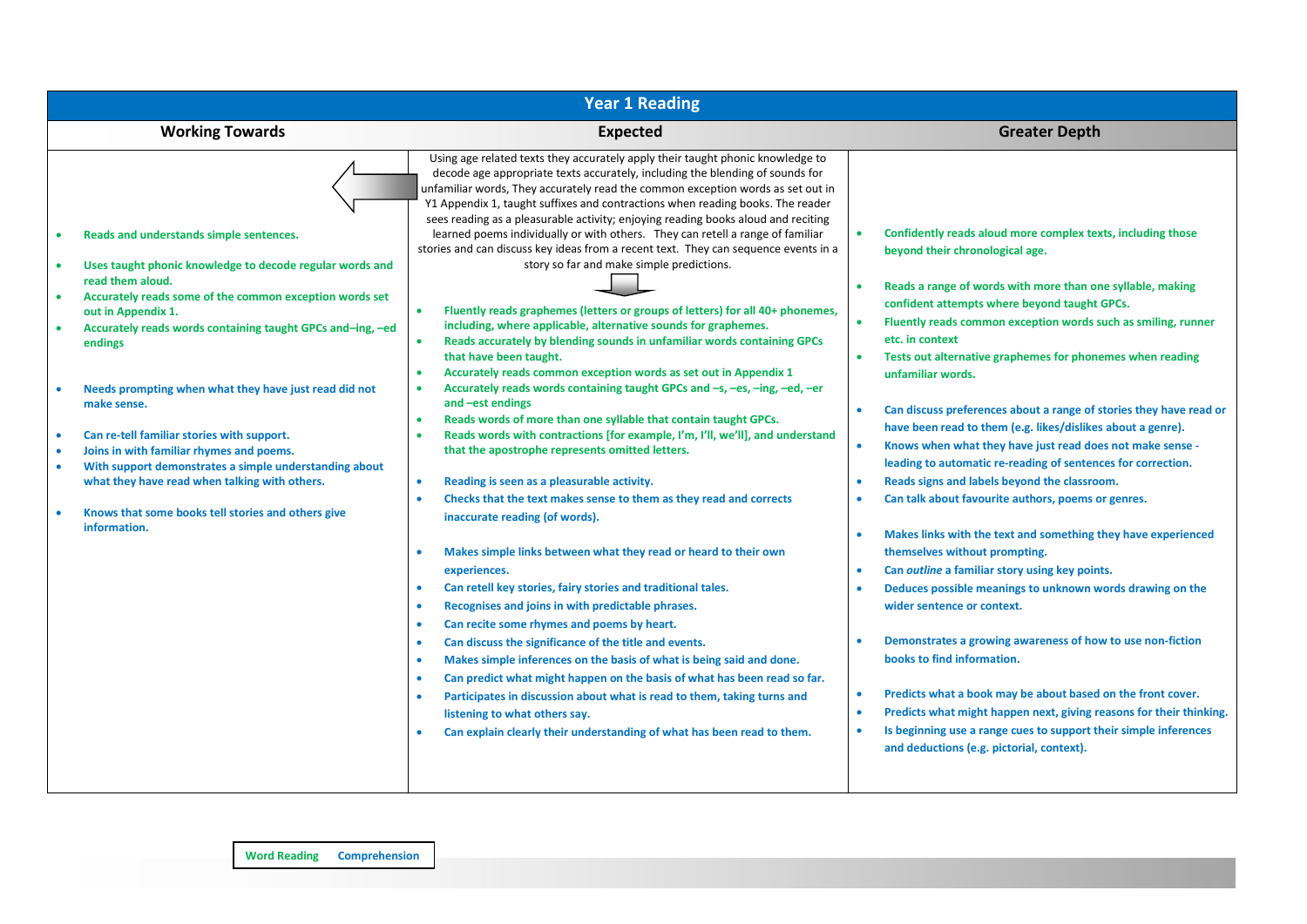| <b>Year 1 Maths</b>                                                                                                                                                                                                                                                                                                                                                                                                                                                                                                                                                                                                                                                                                                                                                                                                                                                                                                                                                                                                                                                                                                                                                                                                                               |                                                                                                                                                                                                                                                                                                                                                                                                                                                                                                                                                                                                                                                                                                                                                                                                                                                                                                                                                                                                                                                                                                                                                                                                                                                                                                                                                                                                                                                                                                                                                                                                                                                                                                                                                                                                                                                                                                                                                                                                                                                                                                                                                                                                                                                                                                                                                                                                                                                                                      |                                                                                                                                                                                                                                                                                                                                                                                                                                                                                                                                                                                                                                                                                                                                                                                                                                                                                                                                                                                                                                                                                                                                                                                                                                                                                                                                                                                                                                                                                                                                                                |  |  |  |  |  |  |  |
|---------------------------------------------------------------------------------------------------------------------------------------------------------------------------------------------------------------------------------------------------------------------------------------------------------------------------------------------------------------------------------------------------------------------------------------------------------------------------------------------------------------------------------------------------------------------------------------------------------------------------------------------------------------------------------------------------------------------------------------------------------------------------------------------------------------------------------------------------------------------------------------------------------------------------------------------------------------------------------------------------------------------------------------------------------------------------------------------------------------------------------------------------------------------------------------------------------------------------------------------------|--------------------------------------------------------------------------------------------------------------------------------------------------------------------------------------------------------------------------------------------------------------------------------------------------------------------------------------------------------------------------------------------------------------------------------------------------------------------------------------------------------------------------------------------------------------------------------------------------------------------------------------------------------------------------------------------------------------------------------------------------------------------------------------------------------------------------------------------------------------------------------------------------------------------------------------------------------------------------------------------------------------------------------------------------------------------------------------------------------------------------------------------------------------------------------------------------------------------------------------------------------------------------------------------------------------------------------------------------------------------------------------------------------------------------------------------------------------------------------------------------------------------------------------------------------------------------------------------------------------------------------------------------------------------------------------------------------------------------------------------------------------------------------------------------------------------------------------------------------------------------------------------------------------------------------------------------------------------------------------------------------------------------------------------------------------------------------------------------------------------------------------------------------------------------------------------------------------------------------------------------------------------------------------------------------------------------------------------------------------------------------------------------------------------------------------------------------------------------------------|----------------------------------------------------------------------------------------------------------------------------------------------------------------------------------------------------------------------------------------------------------------------------------------------------------------------------------------------------------------------------------------------------------------------------------------------------------------------------------------------------------------------------------------------------------------------------------------------------------------------------------------------------------------------------------------------------------------------------------------------------------------------------------------------------------------------------------------------------------------------------------------------------------------------------------------------------------------------------------------------------------------------------------------------------------------------------------------------------------------------------------------------------------------------------------------------------------------------------------------------------------------------------------------------------------------------------------------------------------------------------------------------------------------------------------------------------------------------------------------------------------------------------------------------------------------|--|--|--|--|--|--|--|
| <b>Working Towards</b>                                                                                                                                                                                                                                                                                                                                                                                                                                                                                                                                                                                                                                                                                                                                                                                                                                                                                                                                                                                                                                                                                                                                                                                                                            | <b>Expected</b>                                                                                                                                                                                                                                                                                                                                                                                                                                                                                                                                                                                                                                                                                                                                                                                                                                                                                                                                                                                                                                                                                                                                                                                                                                                                                                                                                                                                                                                                                                                                                                                                                                                                                                                                                                                                                                                                                                                                                                                                                                                                                                                                                                                                                                                                                                                                                                                                                                                                      | <b>Greater Depth</b>                                                                                                                                                                                                                                                                                                                                                                                                                                                                                                                                                                                                                                                                                                                                                                                                                                                                                                                                                                                                                                                                                                                                                                                                                                                                                                                                                                                                                                                                                                                                           |  |  |  |  |  |  |  |
| Count up to 100 in 1s beginning with 0 or 1<br>Read numbers up to 100 in numerals.<br>Count up in 2s, 5s and 10s from 0.<br>$\bullet$<br>Identify one more and one less than any number up to 20.<br>٠<br>Begin to estimate a sets of objects up 20 and use the<br>$\bullet$<br>language of more than, less than to compare with another<br>number.<br>Read numbers up to 20 in numerals and words<br>Recognise the function of the $-$ and $+$ symbols.<br>$\bullet$<br>Recall number bonds up to 10 and use these in a range of<br>$\bullet$<br>real life contexts and role play.<br>Add and subtract single digit numbers in a range of real life<br>situations and role play using concrete objects.<br>Double numbers up to 10 using objects, recognising that<br>you add the same number twice.<br>Share up to 10 objects between 2 and 4 groups.<br>$\bullet$<br>Use sharing and doubling in a range of real life and role play<br>$\bullet$<br>contexts.<br>Know that half is dividing into two equal parts and that you<br>can find half of a quantity by sharing into 2 groups.<br>Know that a quarter is dividing into four equal parts and<br>$\bullet$<br>know that you can find quarters of a quantity by sharing<br>into 4 groups. | Fluently counts, reads and writes numbers up to 100 and can identify 1 more or less from<br>any given number. Can count in multiples of 2, 5 and 10 and knows number bonds up to<br>20. Can create simple number sentences and solve one-step problems using equipment,<br>including missing number problems. Can find % and % of shape or quantity. Can compare<br>lengths, mass and volumes and recognises the denominations of coins and notes. Can tell<br>the time to the nearest hour and half hour. Can identify common 2-D and 3-D shapes.<br>With support, is beginning to explain their methods when problem solving.<br>Count to and across 100, forwards and backwards, beginning from 0 or 1, or from<br>٠<br>any given number.<br>Count, read and write numbers to 100 in numerals with correct orientation.<br>$\bullet$<br>Count in multiples of twos, fives and tens (up and back).<br>Given a number, identify one more and one less up to 100.<br>٠<br>Identify and represent numbers using objects.<br>٠<br>Identify and represent numbers using pictorial representations including the<br>$\bullet$<br>number line.<br>Use the language of: equal to, more than, less than (fewer), most, least.<br>$\bullet$<br>Read and write numbers from 1 to 20 in numerals and words and spelling them<br>correctly.<br>Read, write and interpret mathematical statements involving addition (+),<br>$\bullet$<br>subtraction $(-)$ and equals $(=)$ signs.<br>Represent and use number bonds and related subtraction facts within 20.<br>$\bullet$<br>Add and subtract one-digit and two-digit numbers to 20, including zero.<br>$\bullet$<br>Solve one-step problems that involve addition and subtraction, using concrete<br>$\bullet$<br>objects and pictorial representations, and missing number problems such as<br>$7 = \Box -9.$<br>Solve one-step problems involving multiplication (by 2 and 5) and division<br>$\bullet$<br>(by 2 and 4) using concrete objects<br>Solve one-step problems involving multiplication (by 2 and 5) and division<br>$\bullet$<br>(by 2 and 4) using pictorial representations and arrays with the support of the<br>teacher.<br>Recognise, find and name a half as one of two equal parts of an object or shape.<br>Recognise, find and name a half of a quantity.<br>$\bullet$<br>Recognise, find and name a quarter as one of four equal parts of an object, shape.<br>٠<br>Recognise, find and name a quarter of a quantity. | Use numerals to explain why counting across 100 is tricky.<br>$\bullet$<br>Identify multiples of 2s, 5s and 10s in a set of numbers and<br>explain how they know.<br>Identify 2 and 5 more/ less than a given number mentally and<br>$\bullet$<br>explain their approach.<br>Reason about how estimating can help when problem solving.<br>$\bullet$<br>Justify their ordering of numbers up to 100 on an empty<br>number line.<br>Compose oral maths stories and role-play around given number<br>sentences.<br>Know that re-ordering numbers in a number sentence 'may'<br>$\bullet$<br>affect the answer.<br>Explain links between addition and subtraction facts up to 20.<br>$\bullet$<br>Use empty number lines to solve addition and subtraction<br>$\bullet$<br>calculations.<br>Create their own missing number problems, explain how they<br>$\bullet$<br>tested that their solution is correct.<br>Explain their solutions to addition and subtraction problems<br>$\bullet$<br>which involve two 2-digit numbers up to 20, but where the<br>answer is over 20 (e.g. 12+17)<br>Predict when a number will not share equally by 2 and explain<br>how they know.<br>Explain the relationship between arrays and multiplication.<br>$\bullet$<br>Solve problems involving multiplication and division using<br>$\bullet$<br>repeated addition or subtraction.<br>Explain why some shapes are difficult to halve or quarter.<br>$\bullet$<br>Predict which quantities cannot be halved or quartered equally<br>$\bullet$<br>and explain their reasoning |  |  |  |  |  |  |  |
|                                                                                                                                                                                                                                                                                                                                                                                                                                                                                                                                                                                                                                                                                                                                                                                                                                                                                                                                                                                                                                                                                                                                                                                                                                                   | Number Calculation Fractions Measures Geometry Statistics                                                                                                                                                                                                                                                                                                                                                                                                                                                                                                                                                                                                                                                                                                                                                                                                                                                                                                                                                                                                                                                                                                                                                                                                                                                                                                                                                                                                                                                                                                                                                                                                                                                                                                                                                                                                                                                                                                                                                                                                                                                                                                                                                                                                                                                                                                                                                                                                                            |                                                                                                                                                                                                                                                                                                                                                                                                                                                                                                                                                                                                                                                                                                                                                                                                                                                                                                                                                                                                                                                                                                                                                                                                                                                                                                                                                                                                                                                                                                                                                                |  |  |  |  |  |  |  |